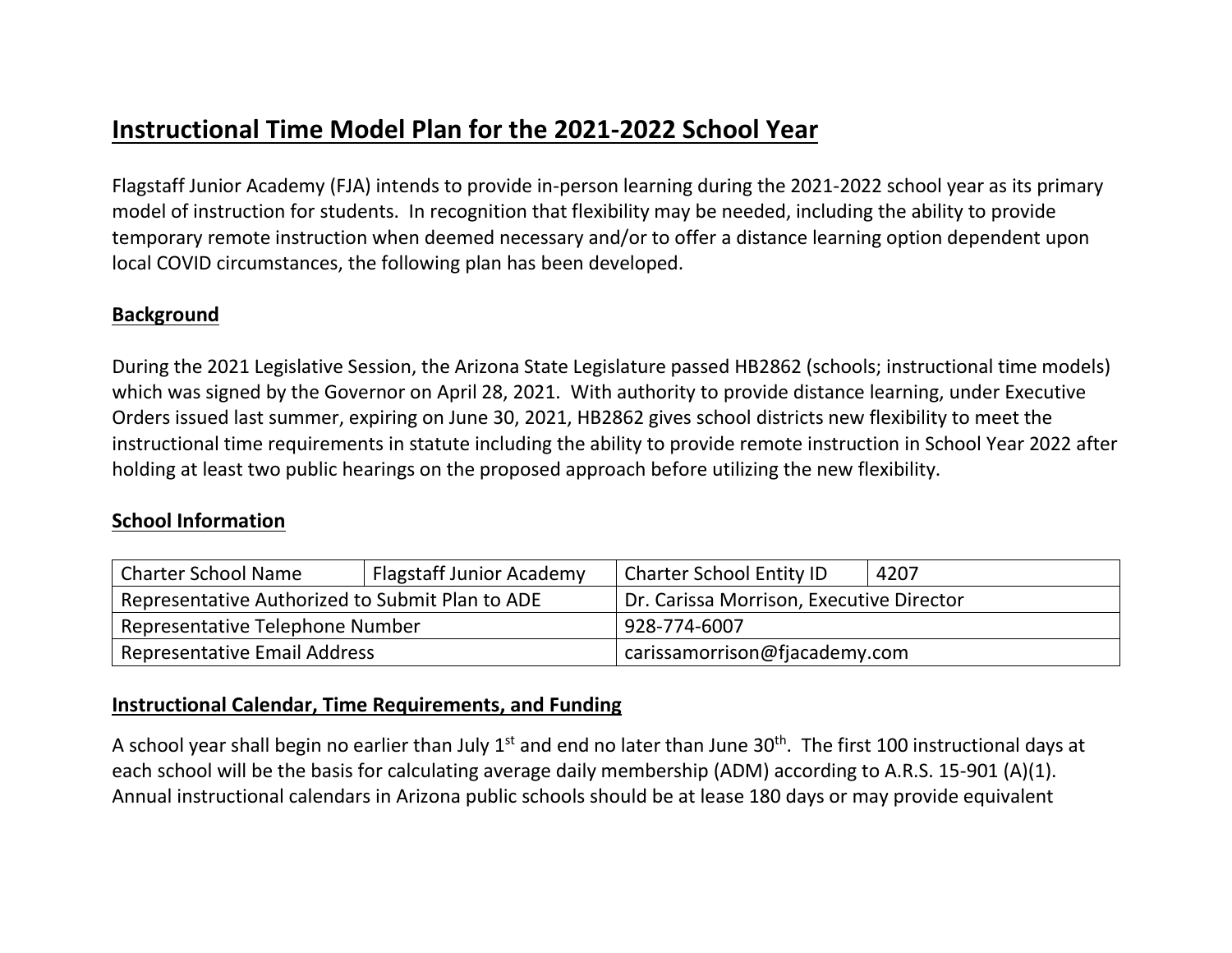instructional time based on a different number of days in the school year, provided the charter school governing board approves.

The following table is a summary of the minimum instructional hours for a 180 day school year, or the equivalent hours, for an instructional program (A.R.S. 15-901).

| <b>Grade Range</b> | Instructional Hours Required for the Year |
|--------------------|-------------------------------------------|
| KG (Half Day)      | 356                                       |
| Grades 1-3         | 712                                       |
| Grades 4-8         | 890                                       |

The FJA Governing Board approved the 2021-22 school year calendar which reflects 180 instructional days and at least the minimum instructional hours required for the year. Instructional time in excess of the requirements may help ensure that in the event of unexpected closure, including weather, each grade will still meet the minimum number of required instructional hours based on a different number of days. In the event that school needs to be cancelled due to weather or other conditions, instructional time will be made up using the designated days on the approved calendar. The Executive Director will evaluate if instructional time in excess of the requirements is available so the instructional day does not need to be made-up. Further, the Executive Director may determine it is necessary to transition to temporary remote learning depending upon COVID conditions or available instructional hours.

FJA defines instructional time and hours to include any combination of in-person and remote instruction. HB2862 limits the amount of instructional time a school/district may provide in a remote setting without impact to state funding. During the 2021-22 school year, up to 50% of total instructional time may be provided in a remote setting without impact to state funding. The percentage of instructional time provided by remote instruction above the 50% threshold will be funded at 95% of the base support level.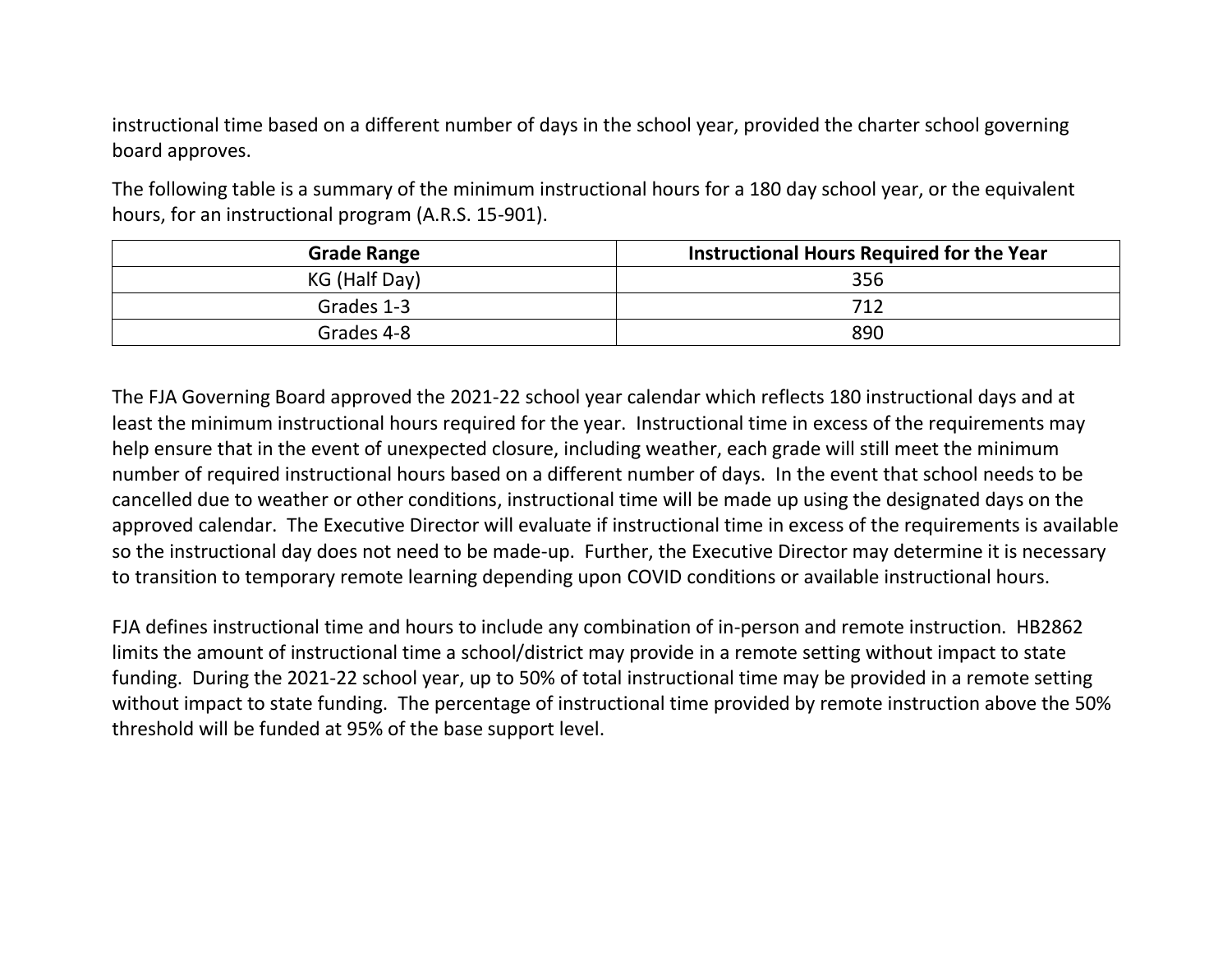# **Attendance Tracking**

| Action Step(s)           | Person(s) Responsible | Frequency and/or Timing      | Evidence of Implementation  |
|--------------------------|-----------------------|------------------------------|-----------------------------|
| Daily attendance will be | Classroom teachers    | A minimum of once daily      | Infinite Campus             |
| taken for elementary and |                       | by homeroom for grades K-    | documentation, in-person or |
| middle school students   |                       | 6; Daily by period in grades | remote participation,       |
|                          |                       | $7$ and $8$                  | assignment completion,      |
|                          |                       |                              | and/or parent               |
|                          |                       |                              | communication               |

### **Instructional Models for the 2021-2022 School Year**

| Instructional Methods, Content Delivery, and Monitoring Student Learning |                              |                        |                                |
|--------------------------------------------------------------------------|------------------------------|------------------------|--------------------------------|
|                                                                          | <b>Educational Delivery</b>  | Content Providers/     | <b>Formative and Summative</b> |
|                                                                          | <b>Methods</b>               | <b>Programs Used</b>   | <b>Assessment Strategies</b>   |
| In-Person Brick and Mortar                                               | Direct instruction and small | Classroom teacher and  | Daily/Weekly monitoring        |
|                                                                          | group focused instruction,   | aides                  | and checks for                 |
|                                                                          | supplemental                 |                        | understanding, quizzes,        |
|                                                                          | interventions, independent   | Resources aligned with | and unit assessments           |
|                                                                          | and project-based learning   | <b>State Standards</b> |                                |
|                                                                          |                              |                        | Galileo Benchmark              |
|                                                                          |                              |                        | Assessments administered       |
|                                                                          |                              |                        | in Fall, Winter, and Spring    |
|                                                                          |                              |                        |                                |
|                                                                          |                              |                        | <b>State Assessments</b>       |
| <b>Temporary Remote</b>                                                  | Direct instruction and small | Classroom teacher and  | Daily/Weekly monitoring        |
| Learning when deemed                                                     | group focused instruction    | aides                  | and checks for                 |
| necessary by the school                                                  | via a video conferencing     |                        |                                |